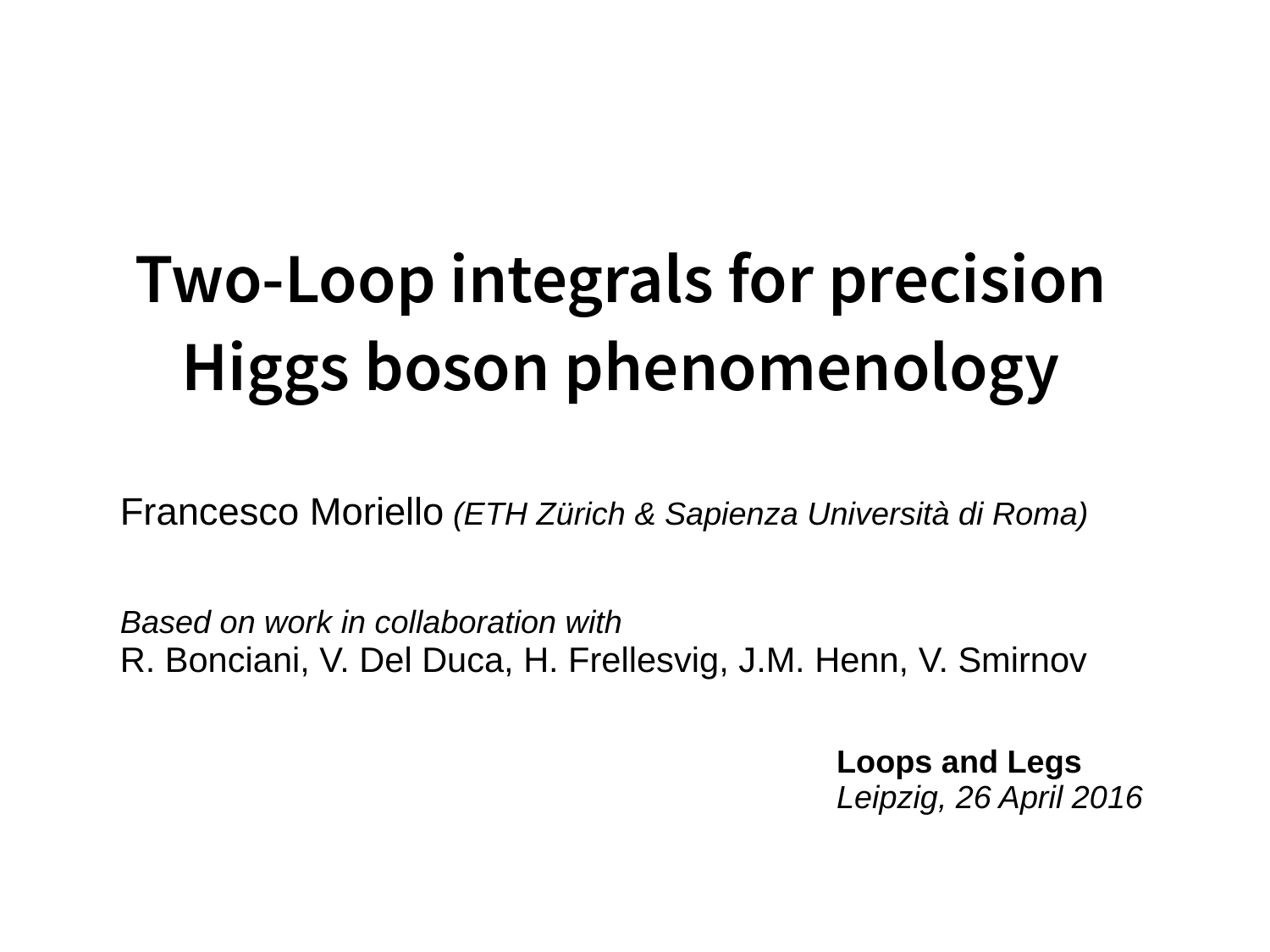#### **Integrals in this talk**



 $(s, t, p_4^2, m^2)$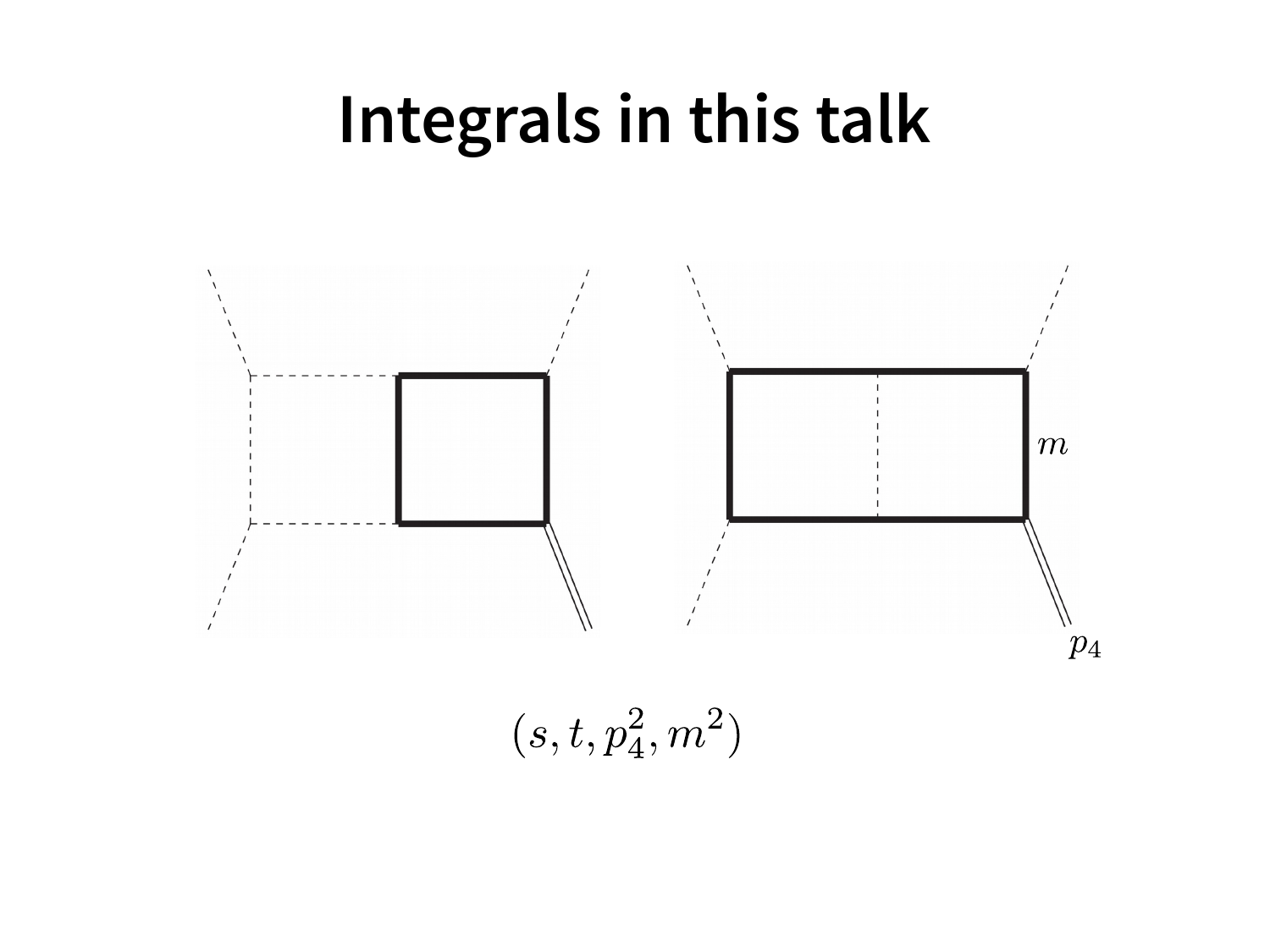#### **Motivations**

- **NLO QCD corrections to Higgs decay width in a massive boson and a photon, with exact top quark mass [Bonciani, Del Duca, Frellesvig, Henn, FM, Smirnov, 2015] [Gehrmann et al, 2015]**
- **Higgs + jet at NLO, with exact top quark mass**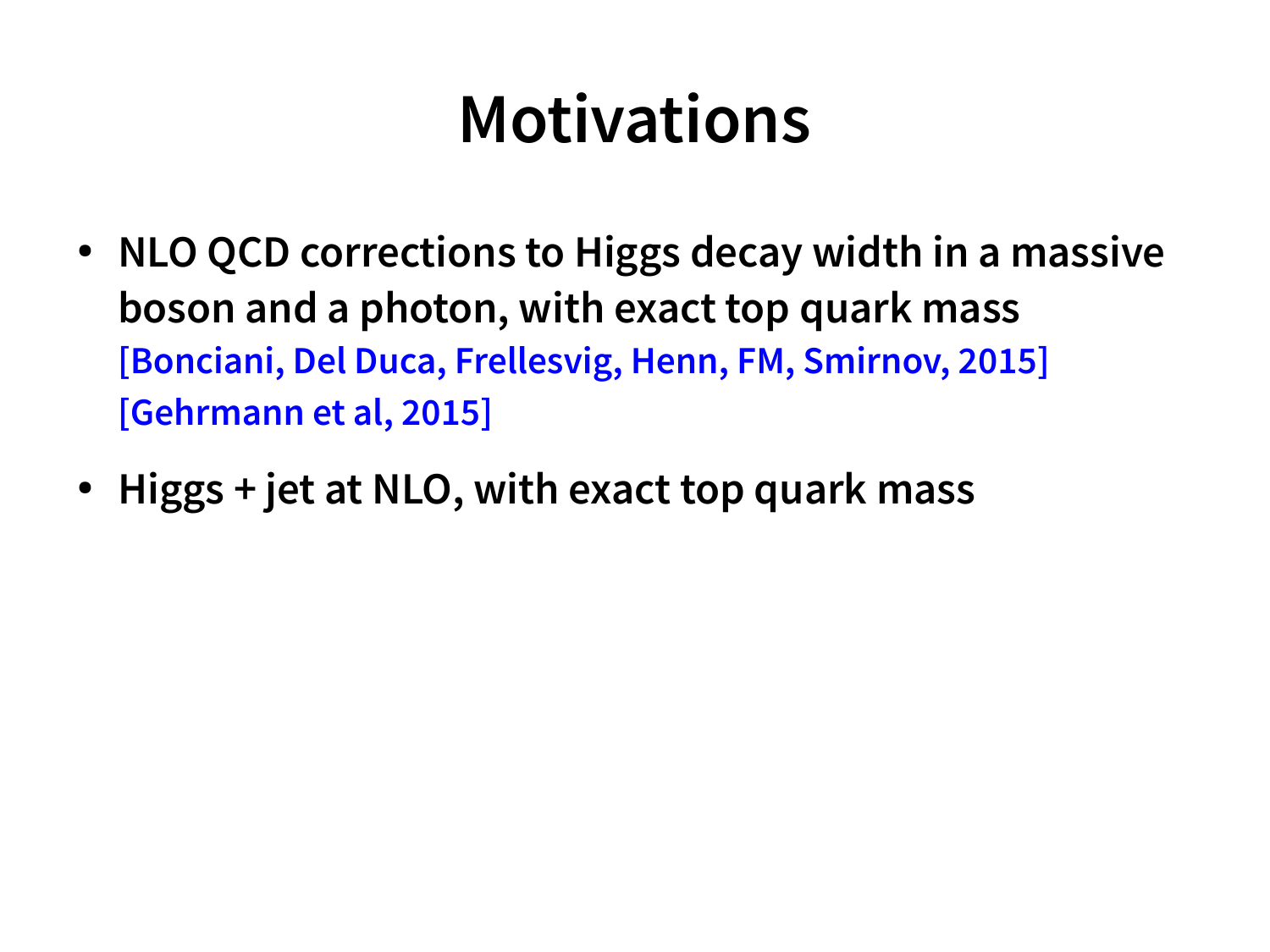#### $q q \rightarrow H q$

**2 Loop QCD corrections with exact top mass**

#### **Theoretical uncertainties in this channel are among the largest errors of Higgs analysis ! [Heinemeyer et al,2013]**

High transverse Higgs momentum (p\_T) distribution has been shown to be very sensitive to new physics effects in many BSM models **[Azatov et al,2013][Grojean et al,2014]....**

Known analytically at NLO only in the infinite top mass limit **[Gehrmann et al,2012]**

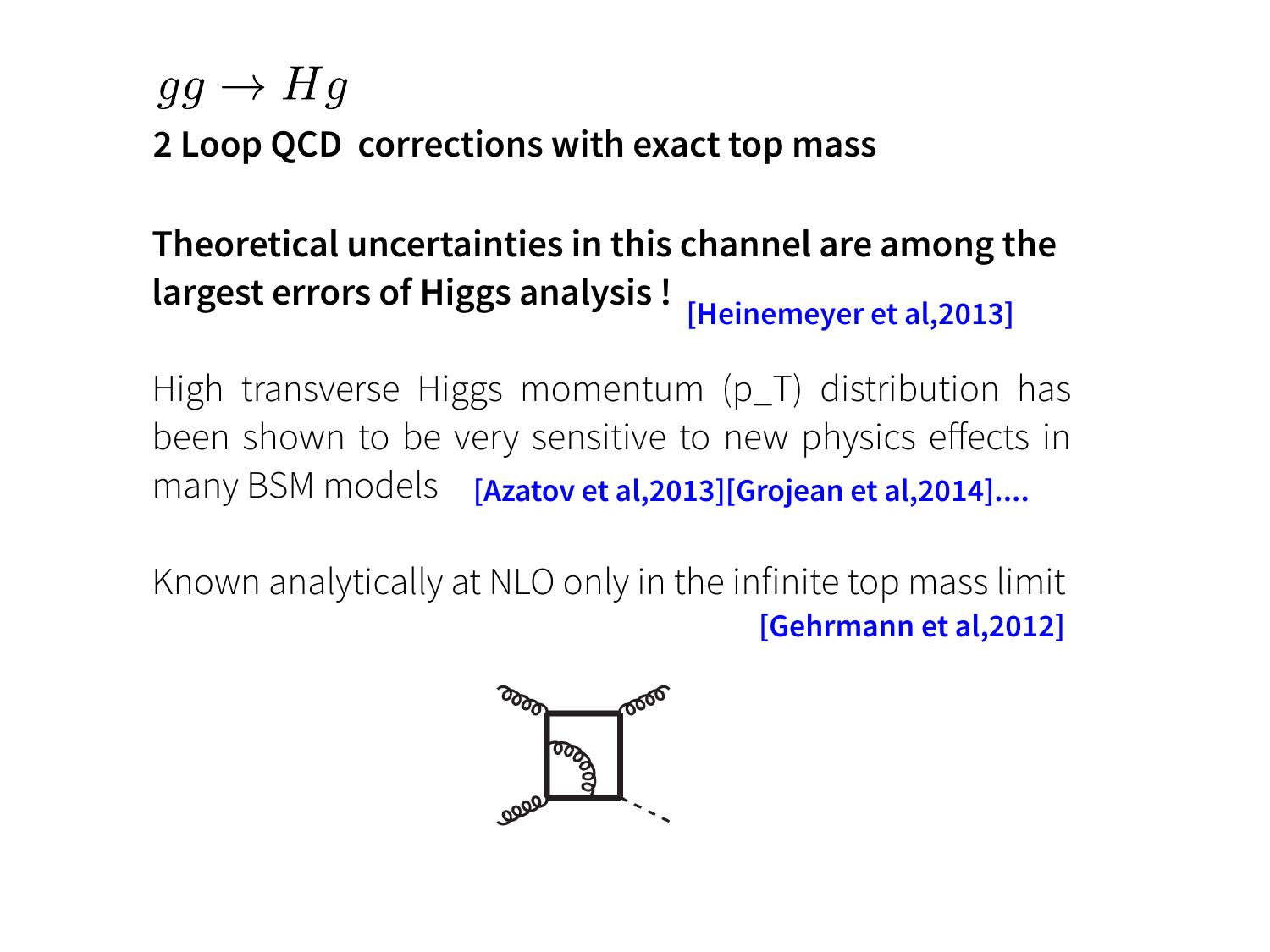#### **Finite top mass effects in H+jet**

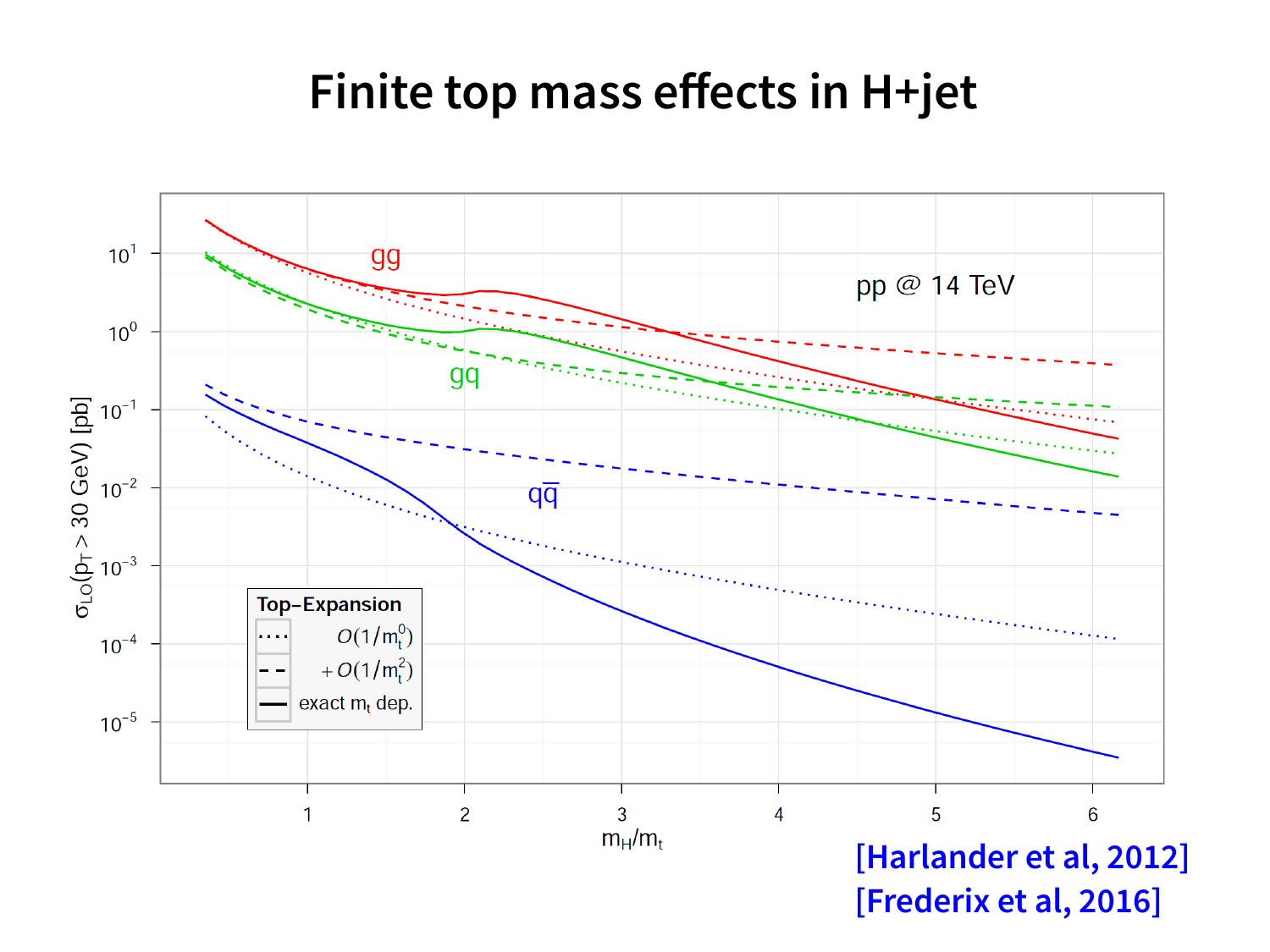#### $H\to Z\gamma$ **2 Loop QCD , EW light quark corrections with exact top mass**

#### **Master integrals are a subset of gg -> Hg**

#### **This channel is suitable for precision experiments**

Lepton pair disentangled from the QCD background **[CMS coll., 2013]**



 $err \sim 10\%$  err ~ 5 %

#### **[Denner et al 2011]**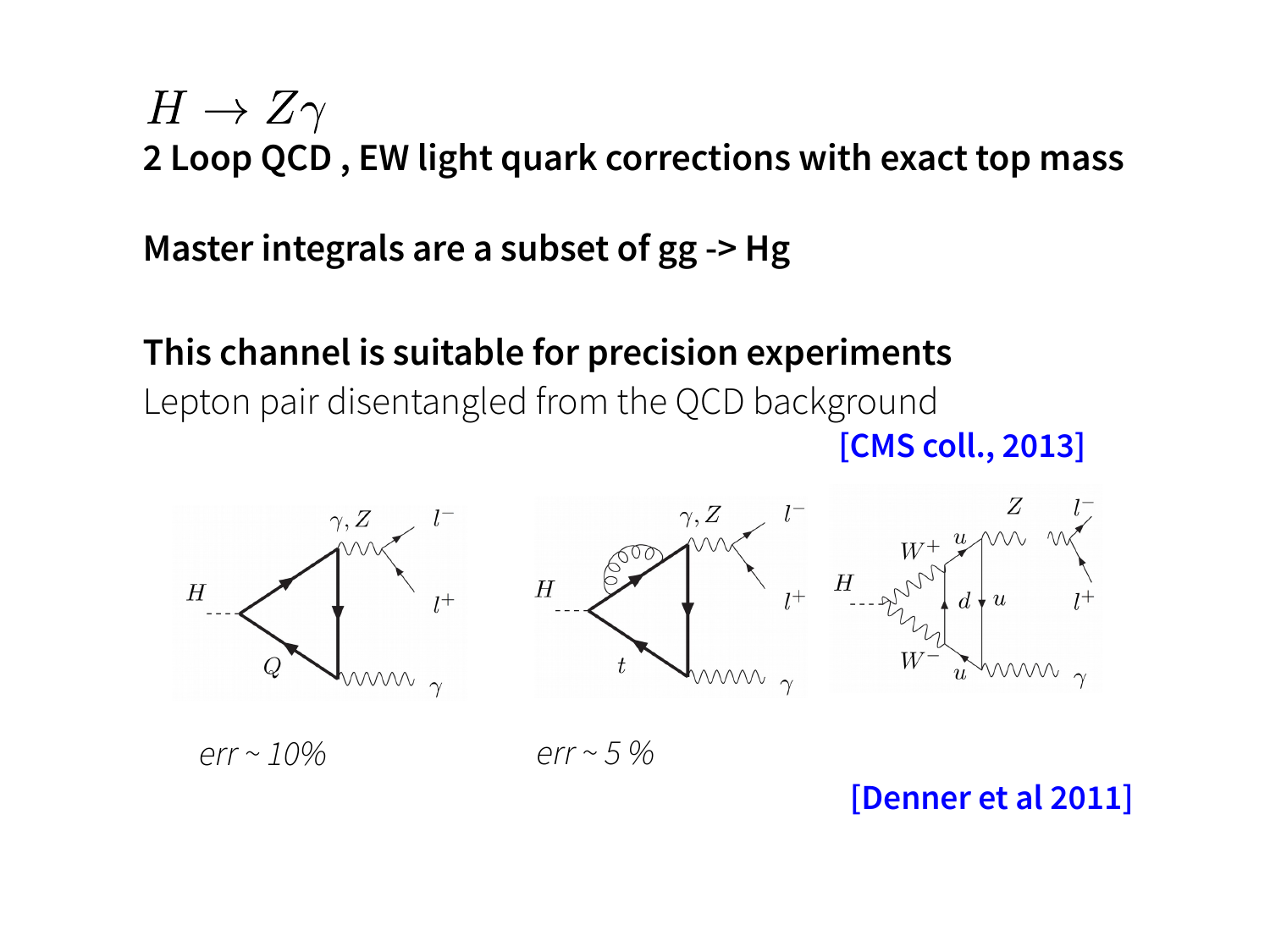## **Outline of the talk**

- **Differential equations**
- **Canonical form**
- **Different representations of the solution**

Chen iterated integrals

(DE cannot be directly integrated in terms of GPL, even if not elliptic)

#### ● **Analytic continuation**

Automatic analytic continuation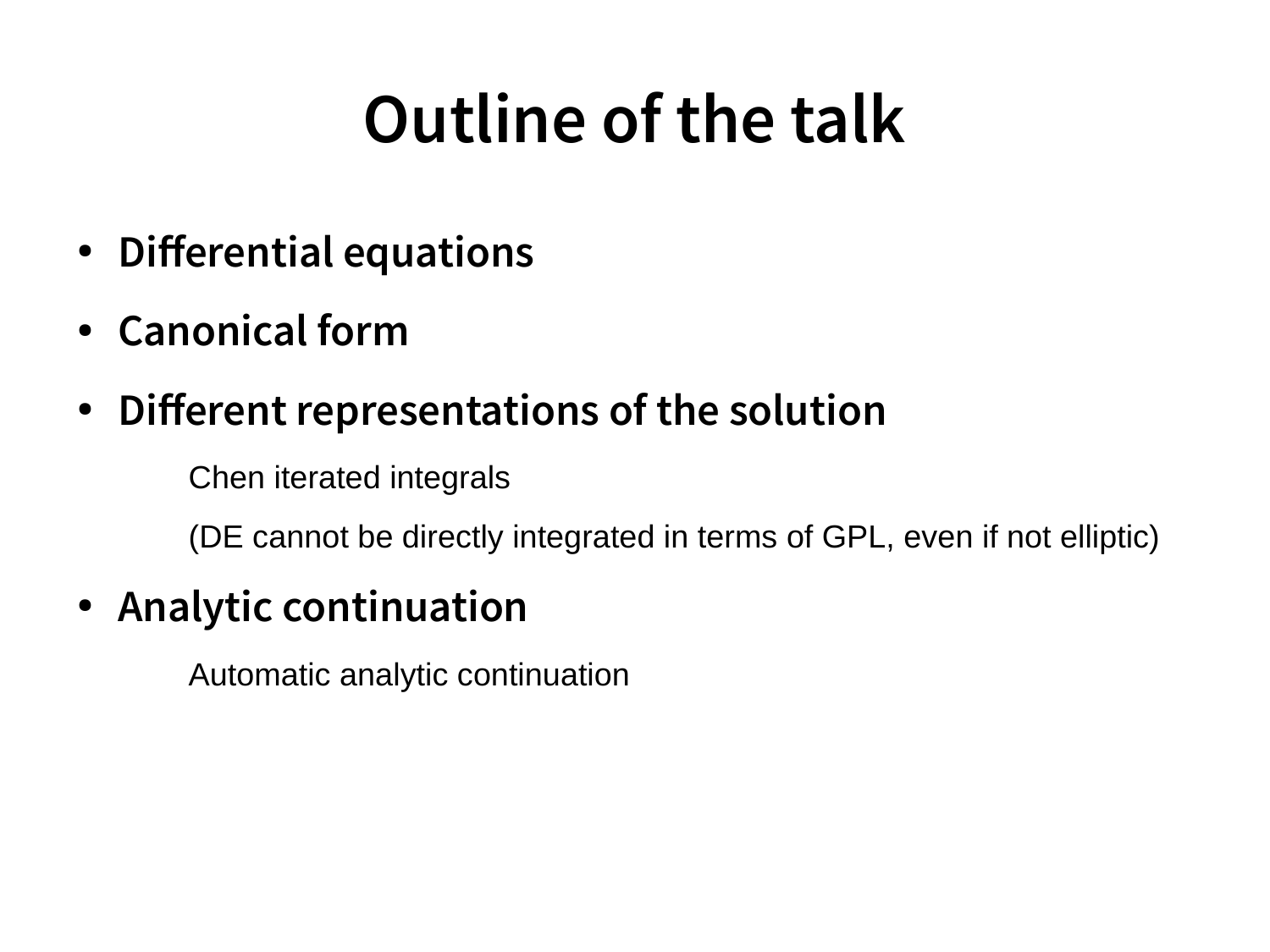### **Differential Equations (notation)**

• Compute the derivative of (n) Feynman integrals **[Kotikov, 1991] [Remiddi, 1997] [Gehrmann, Remiddi, 2000]** 

$$
\partial_x f(x, \epsilon) = A(x, \epsilon) f(x, \epsilon)
$$

- **Each integral satisfies an n-th order DE**
- **Equivalent to a 1-st order n\*n system of DE**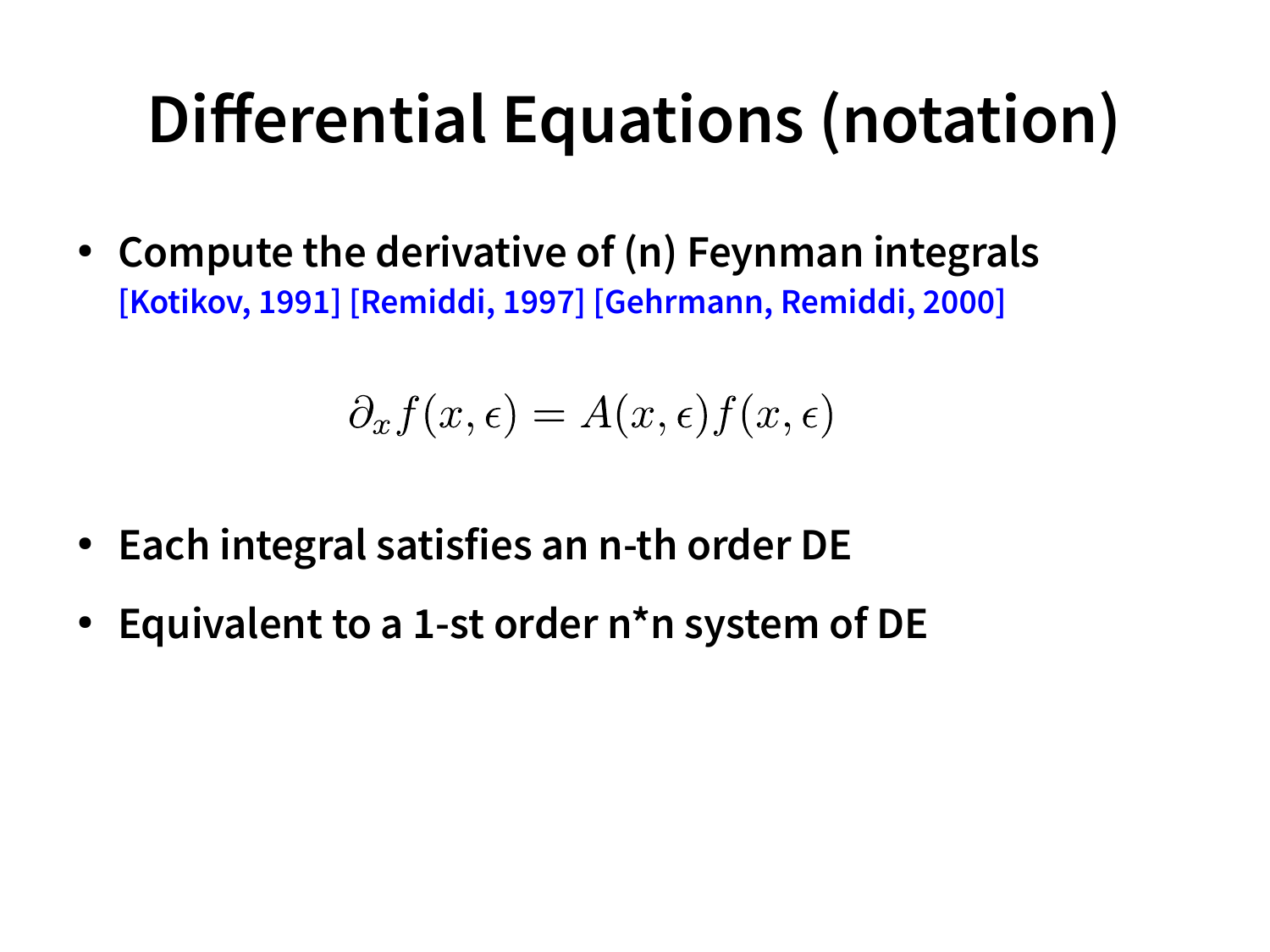#### **Canonical form**

- **Direct solution is not feasible**
- **How do we decouple it ?**
- An effective approach is decoupling the different eps **orders of the solution [Henn, 2013]**

$$
\partial_x f(x)_i = \epsilon A(x) f(x)_{i-1}
$$

• Solution in terms of Chen iterated integrals [Chen, 1977] **(path encodes boundaries)**

$$
f_i(x) = \epsilon \int_C dA(x) f_{i-1}
$$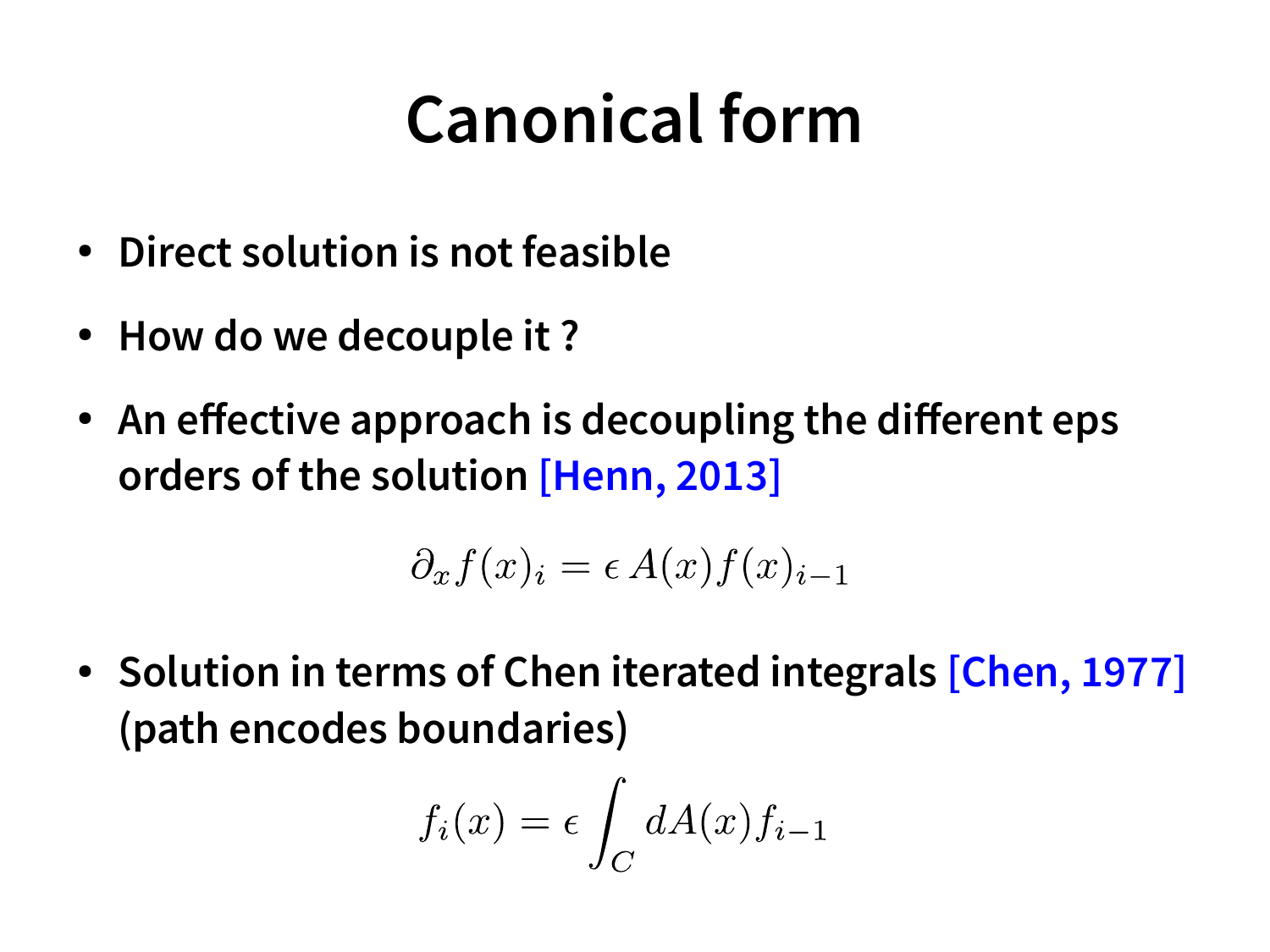## **Canonical form - algorithms**

- **Uniform weight Integrals satisfy canonical DE (Q-linear combinations of transcendental functions of same weight)**
- **Integrals with constant leading singularities should have uniform weight (Maximal cut) [Arkani-Hamed, Bourjaily, Cachzao, Trnka, 2010] [Arkani-Hamed et al, 2012]**
- **Univariate problems in Fuchsian form (algorithmic) [Lee, 2014]**
- **Linear DE (algorithmic)[Argeri et al, 2014]**

 $\partial_x f(x) = (A_0(x) + \epsilon A_1(x)) f(x)$ 

● **Block diagonal linear DE [Gehrmann et al, 2014]**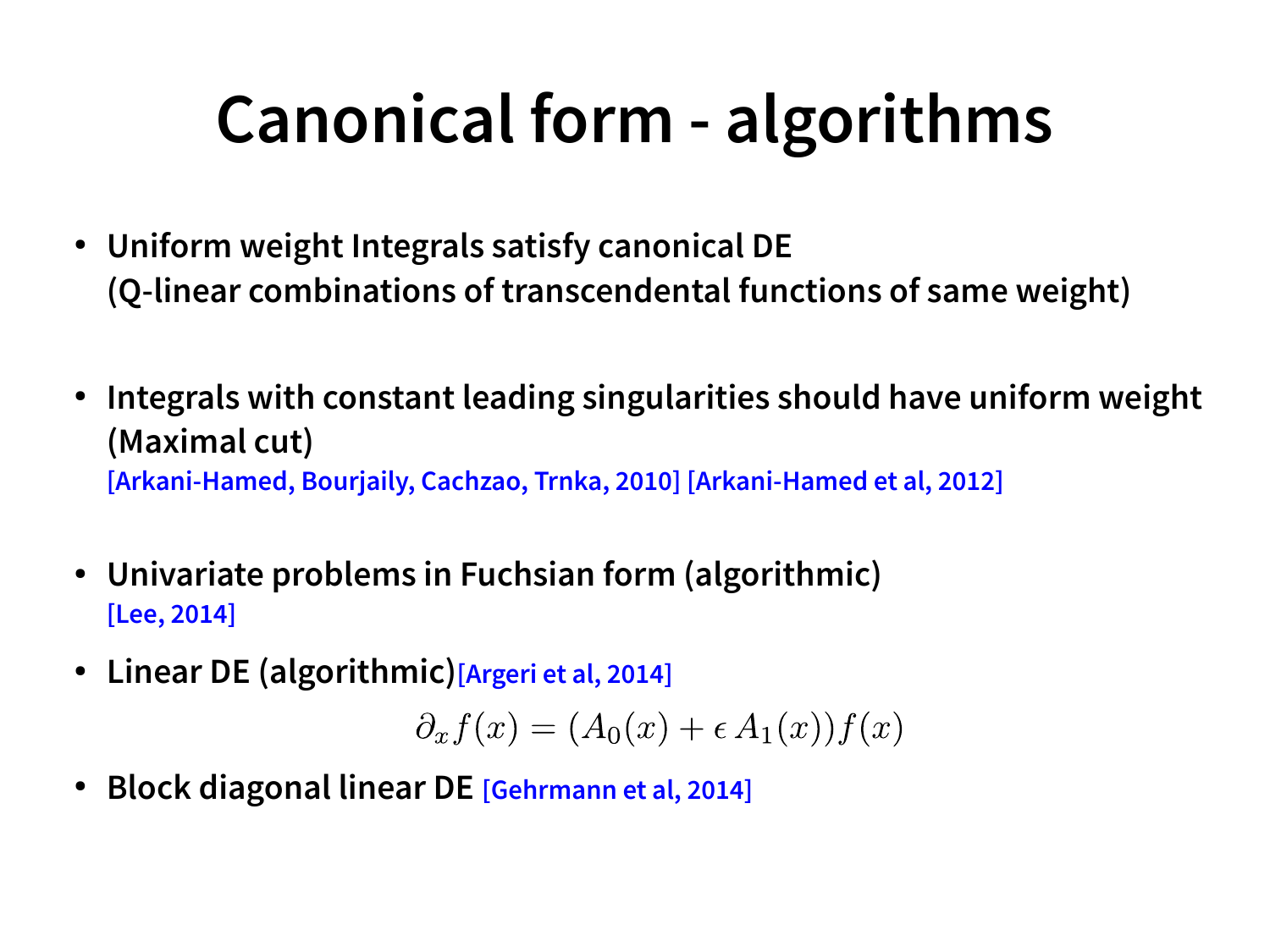## **Chen integrals, polylogarithms**

● **N fold integrals**

$$
f_i(x) = \epsilon \int_C dA(x) f_{i-1}
$$

● **Solve the DE in terms of Goncharov polylogarithms: numeric evaluation [Vollinga et al., 2005], Hopf algebra structure [Goncharov, 2005] (only if DE are in Fuchsian form)**

#### **constant matrices**

$$
\partial_x f(x)_i = \epsilon \sum_k \frac{a_k}{x - c_k} f(x)_{i-1} \quad f_i = \epsilon \sum_k a_k \int_C d \log(x - c_k) f_{i-1}
$$
  
independent of x

● **Are we always this lucky ? No (of course)**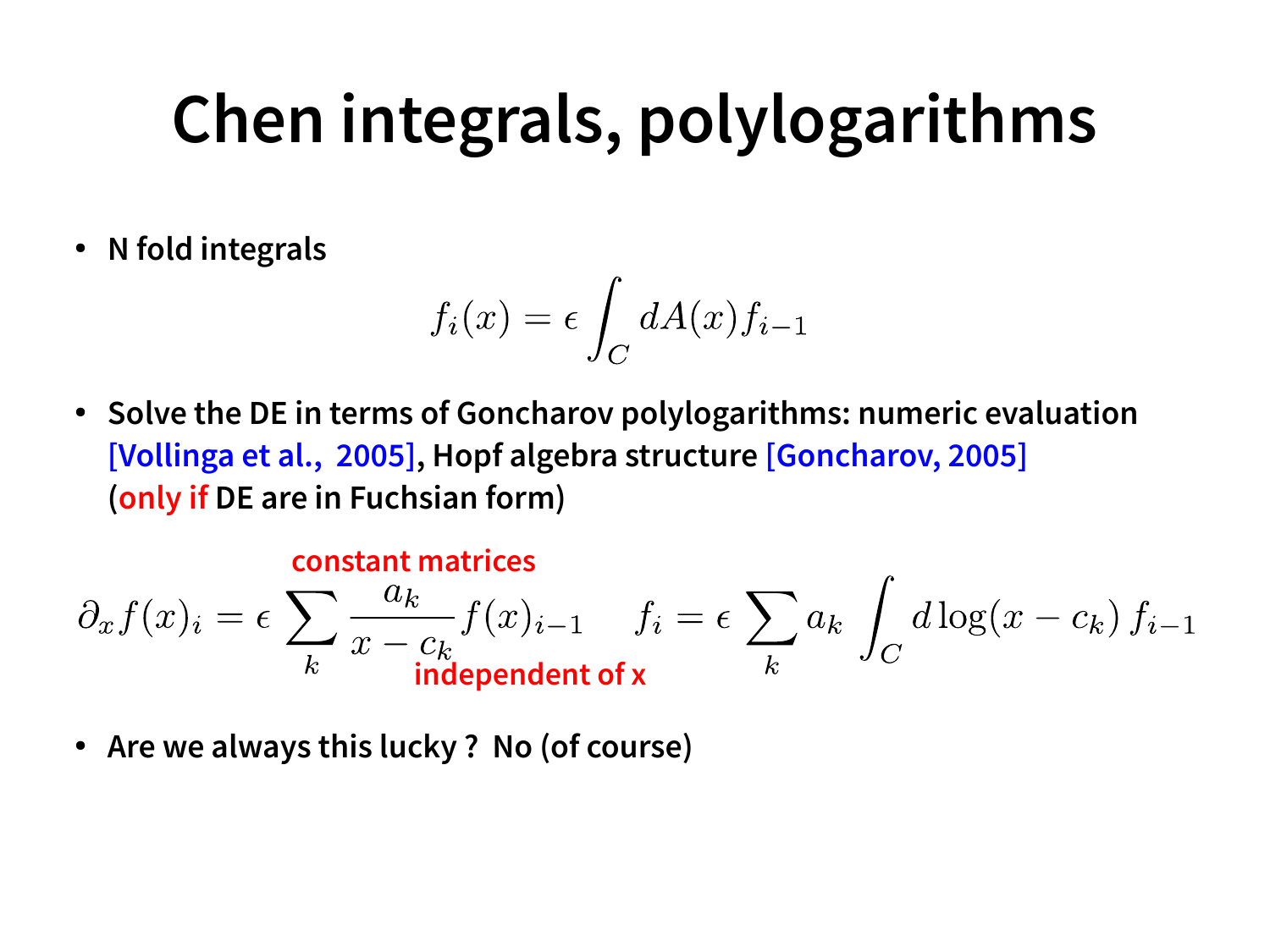#### **Higgs -> Zeta Gamma**

● **D-log (trivial algebraic functions)**

$$
\sqrt{x(x-4)}
$$

● **Landau variable makes Fuchsian form manifest (Goncharov Polylogarithms)**

$$
x(y) = -\frac{(1-y)^2}{y}
$$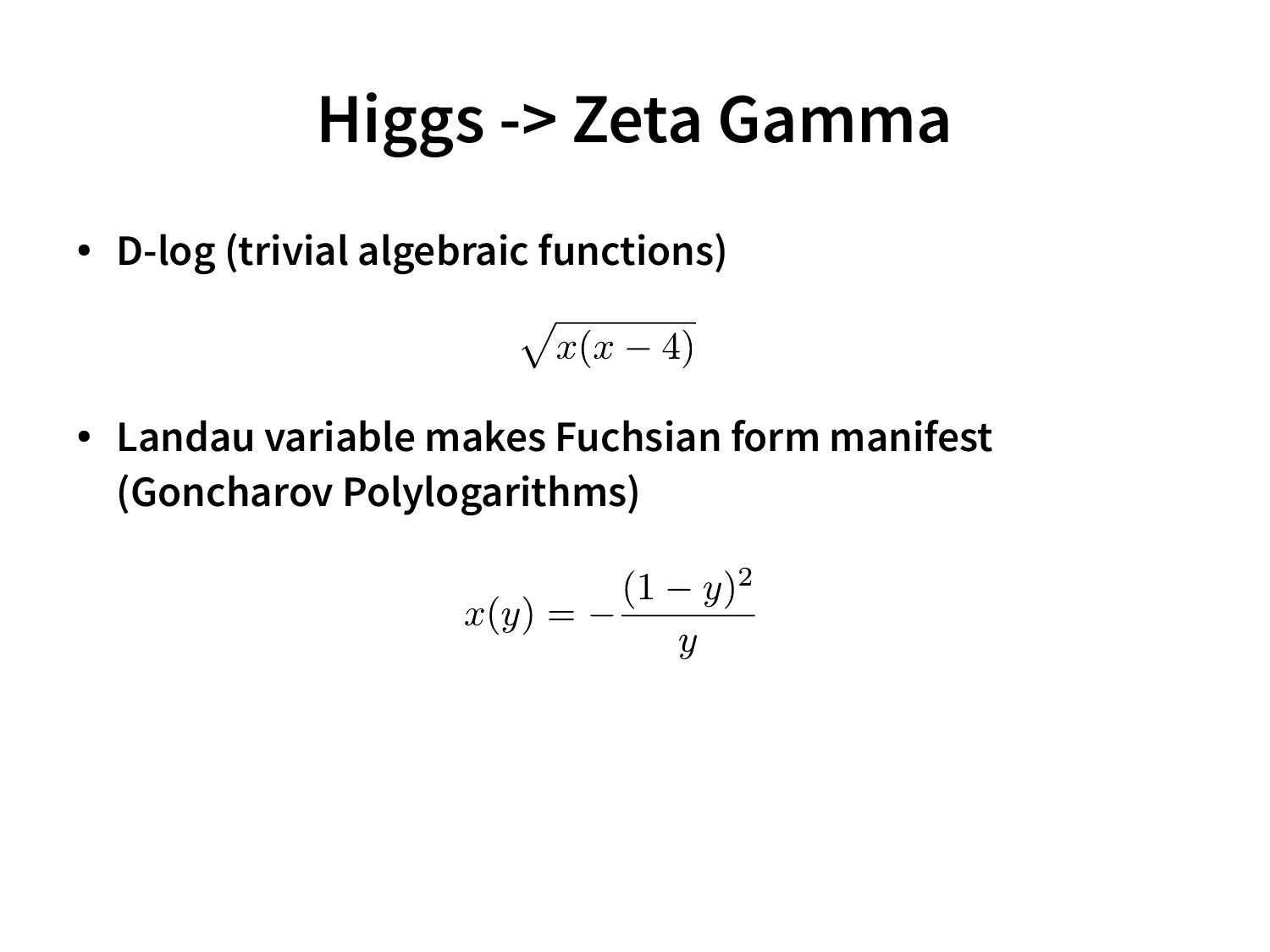# **Higgs + jet**

● **6 independent square roots:**

$$
\sqrt{s(s-4m^2)}, \sqrt{m^4 (p_4^2-s)^2 + 2m^2st (p_4^2-s) + st^2 (s-4m^2)},
$$
  

$$
\sqrt{t(t-4m^2)}, \sqrt{st (4m^2p_4^2 - 4m^2(s+t) + st)},
$$
  

$$
\sqrt{p_4^2(p_4^2 - 4m^2)}, \sqrt{(p_4^2-s)(-4m^2 + p_4^2-s)}.
$$

- **"No change of variables removes them" !**
- **No Fuchsian form**
- **We cannot integrate DE in terms of Goncharov polylogarithms**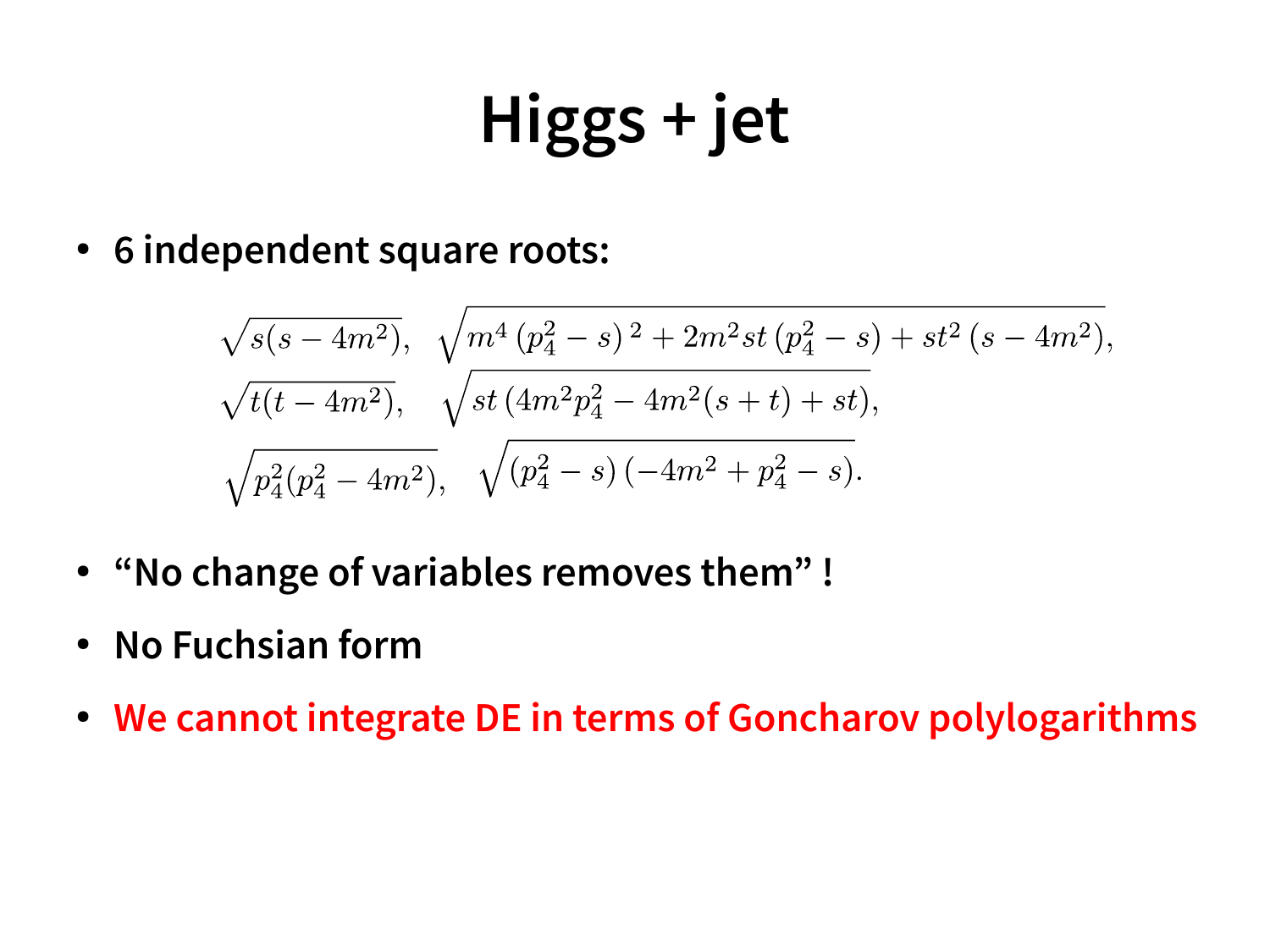#### **From DE to Symbols**

● **Thanks to the very peculiar form of DE we are still able to find a solution in terms of polylogarithms**

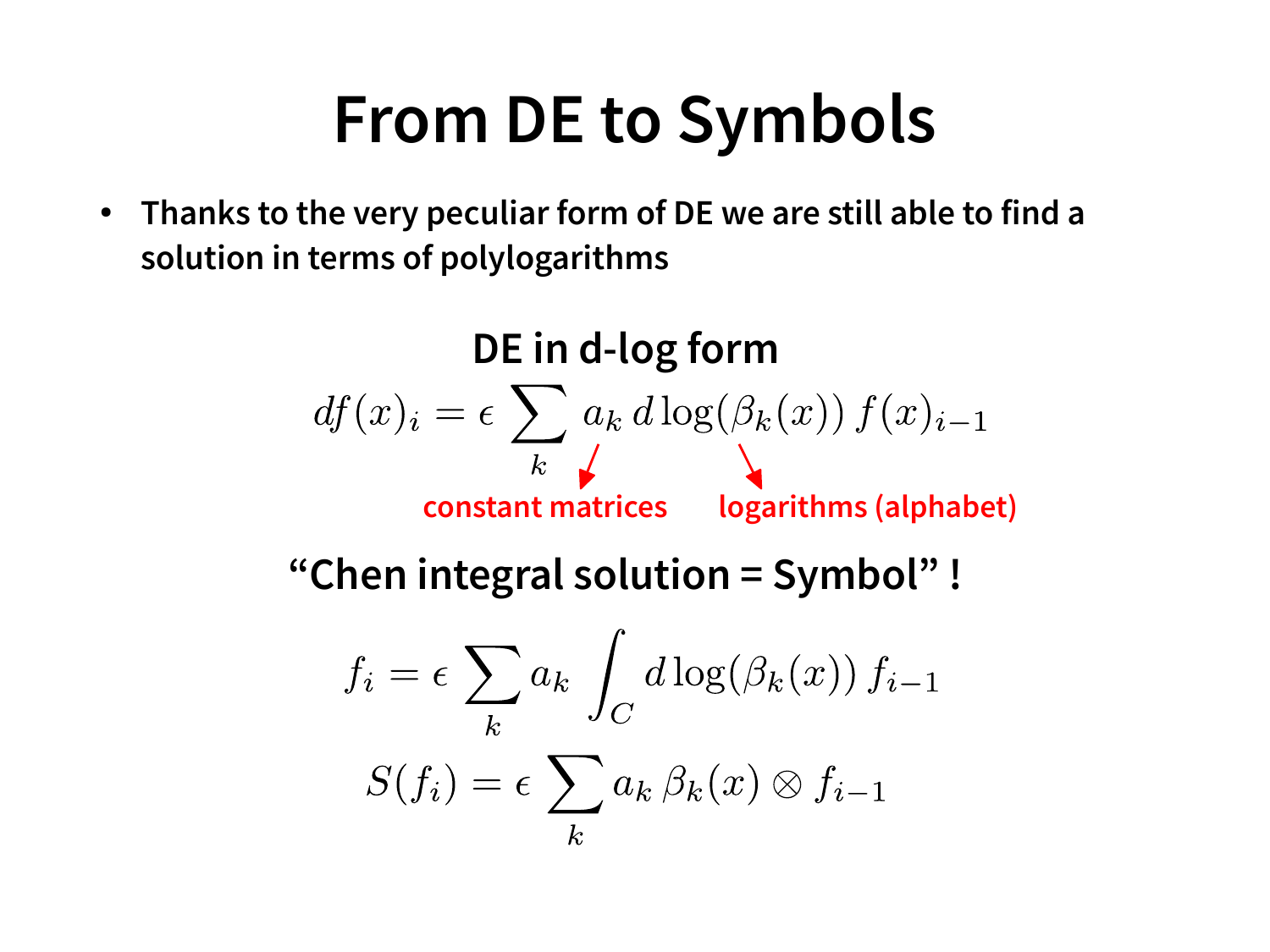# **Higgs + jet (polylogarithms)**

● **We can use algorithms to find the corresponding polylogarithmic functions [Goncharov et al. 1998-2010][Duhr et al 2011]**

$$
S(f_i)\to \bar{f}_i
$$

- **We are still missing terms in the kernel of the symbol**
- We can extract the information from DE<br> $\partial_x f(x)_i = \epsilon\, dA(x) f(x)_{i-1} \ \rightarrow \ f_i = \bar{f}_i + \sum c_k g_k$ ● **Pure constants are fixed imposing boundary conditions free coefficients lower w. func.**  $f_i = \bar{f}_i + \sum_k c_k g_k + b$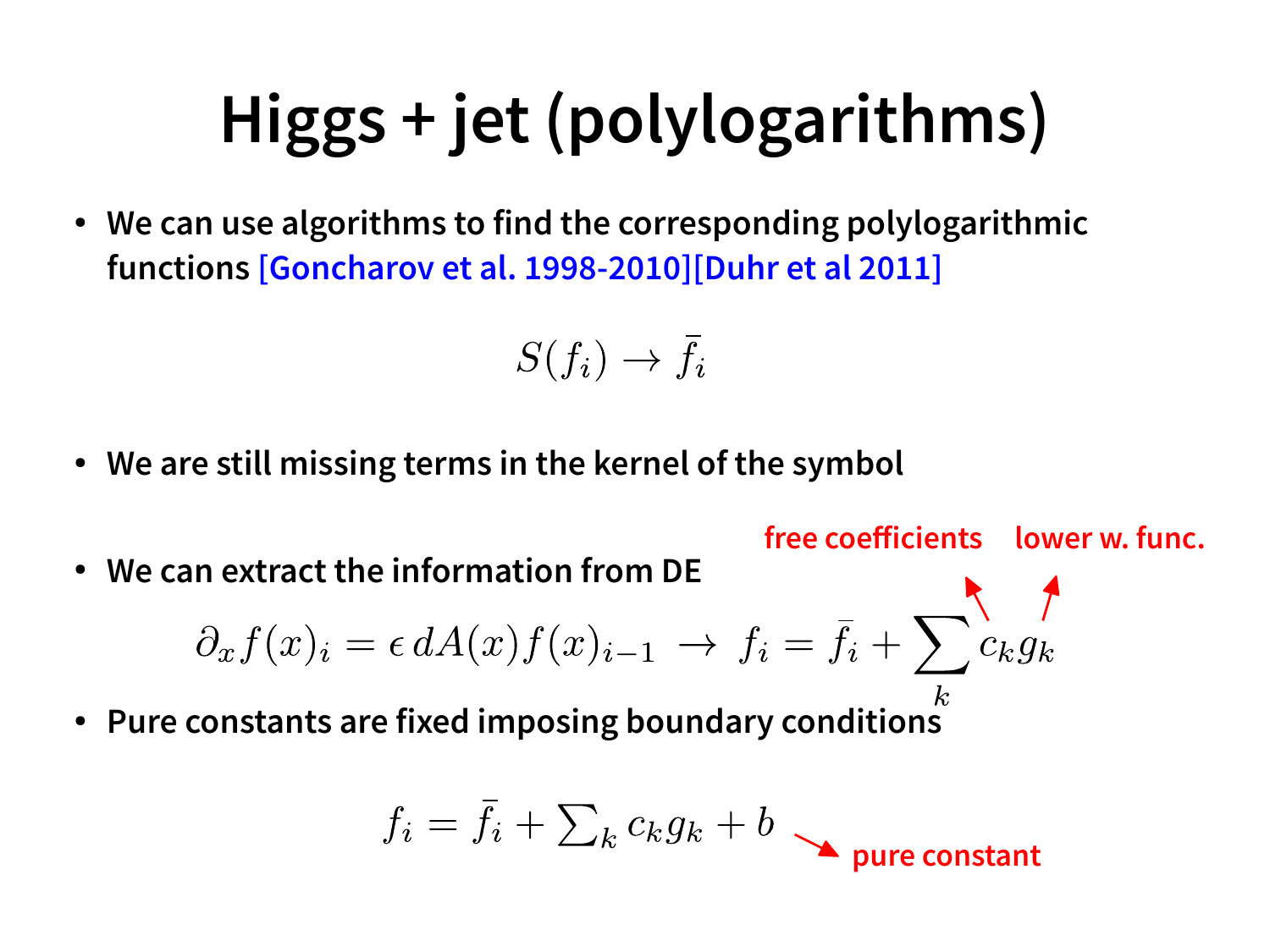# **Higgs + jet (polylogarithms)**

- **The alphabet of H+jet is large (~ 50 letters)**
- **Finding the function matching a given symbol amounts to constructing a general ansatz (polylogarithms arguments) [Duhr et al 2011]**

$$
\text{Li}_n(a), \text{Li}_{22}(a, b) \quad a, b = \prod_i \beta_i^{m_i} \quad (m_i \in \mathbb{N})
$$

**DE logarithms arguments (alphabet)**

$$
1-a, 1-b=\prod_i\beta_i^{m_i'},\,1-ab=\prod_i\beta_i^{m_i'}
$$
 arguments factorize over the alphabet

● **The combinatorics is very large, solving for the coefficients of the ansatz can be challenging!**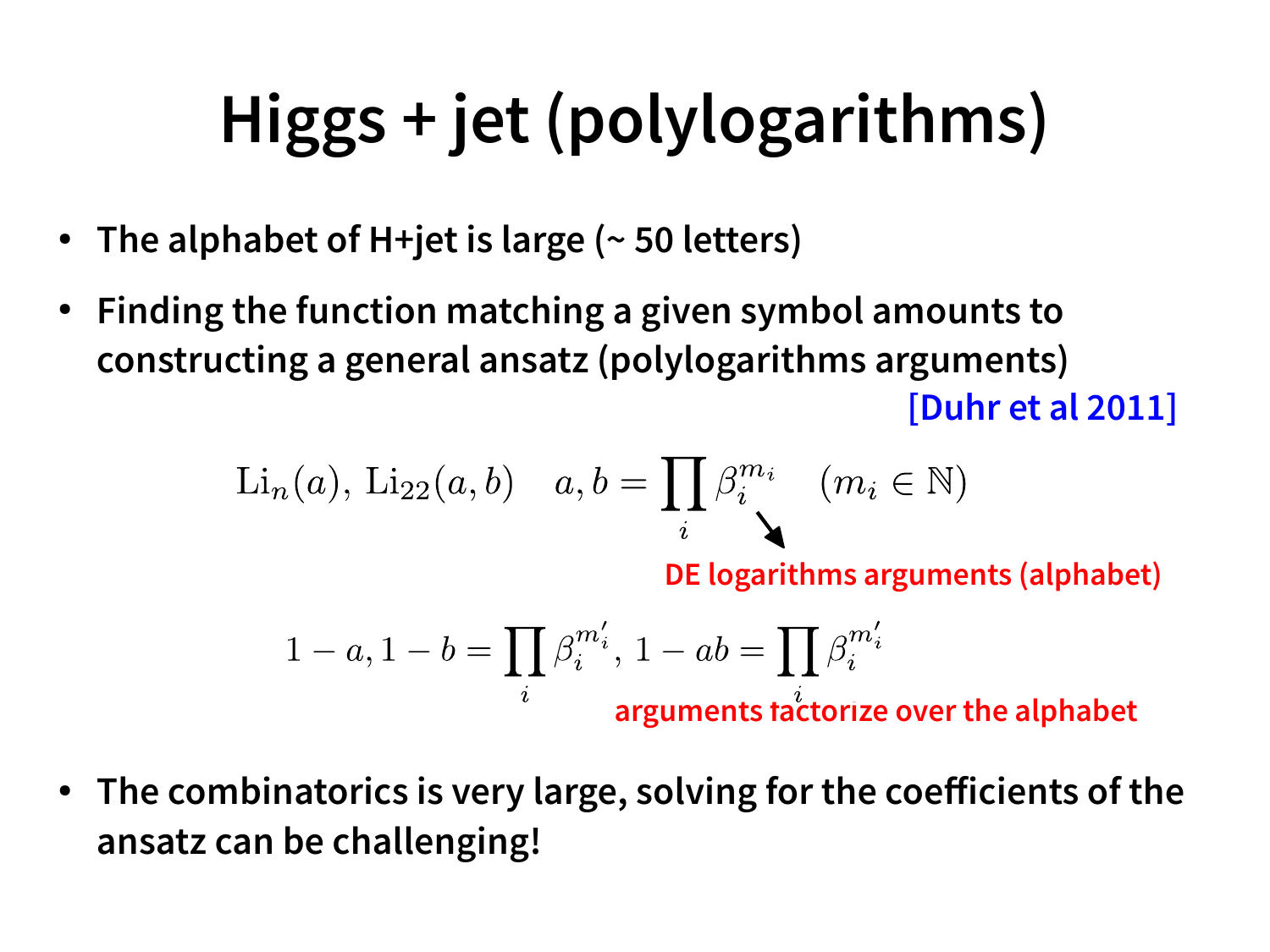# **Higgs + jet (PL+Chen integrals)**

- **Up to weight 2 solution in terms of polylogarithms**
- **Weight 3 and 4 are 1 fold integrals (Chen integrals), they can be computed numerically in many frameworks (e.g. Mathematica, Cquad)**

$$
f_3 = \sum_k \beta_k \int d \log(b_k) f_2
$$
  

$$
f_4 = \sum_{k'} \alpha'_k \int d \log(a'_k) \sum_k \beta_k \int d \log(b_k) f_2
$$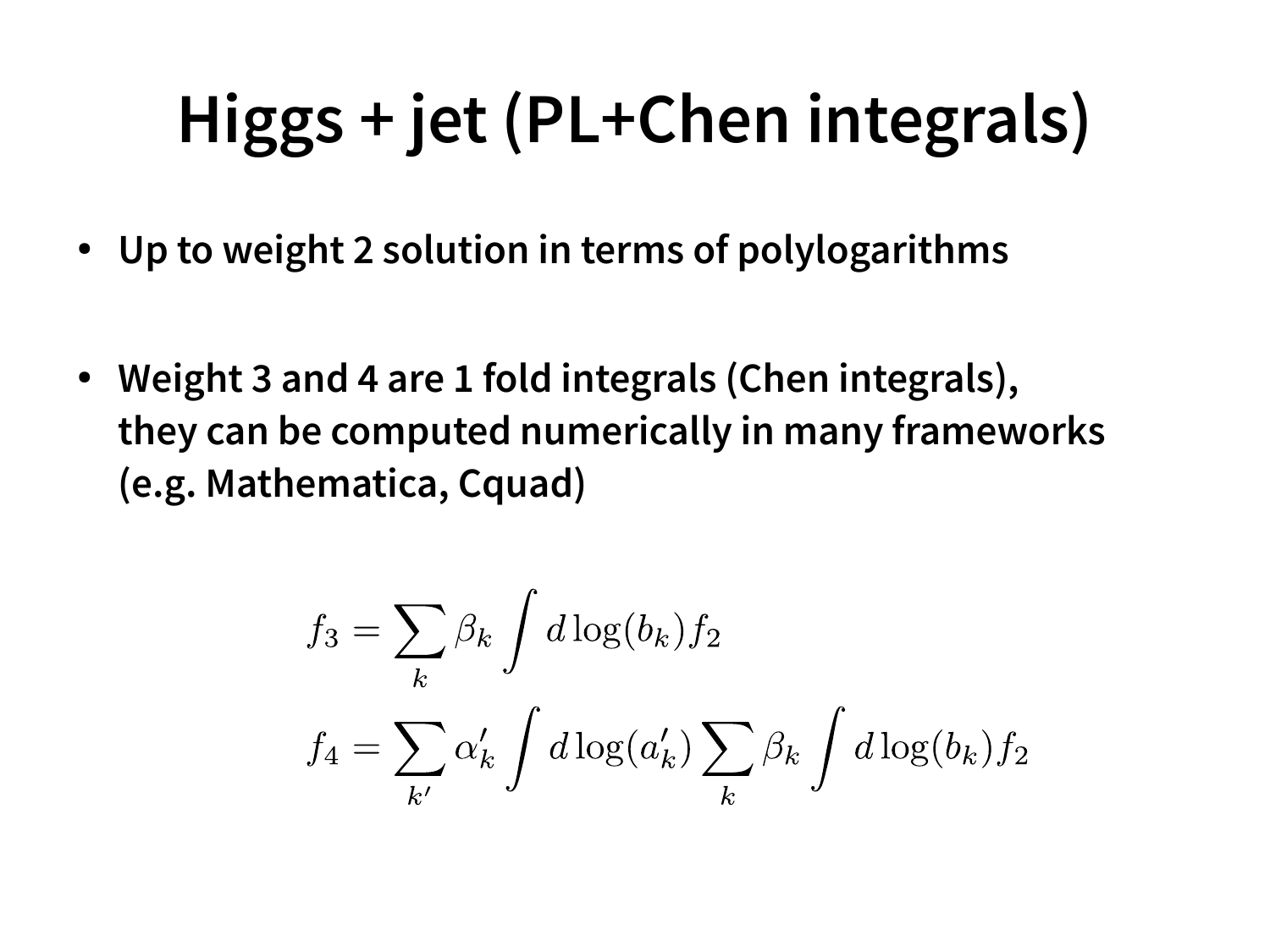## **Analytic continuation**

- **We compute the integrals in the euclidean region (s\_ij<0)**
- **The physical region is reached by analytic continuation (Feynman prescription)**
- The analytic continuation is in general complicated because of **spurious branch cuts of the functional basis (symbol blinds to cuts of individual functions) [Goncharov et al., 2010]**



**basis has branch cuts in the physical region (identity might not hold everywhere because of "spurious" branch cuts)**

**Feynman Integral (pure) basis functions**

● **We can solve the differential equations directly in the physical region (effectively circumventing the difficult task of analytic continuation!)**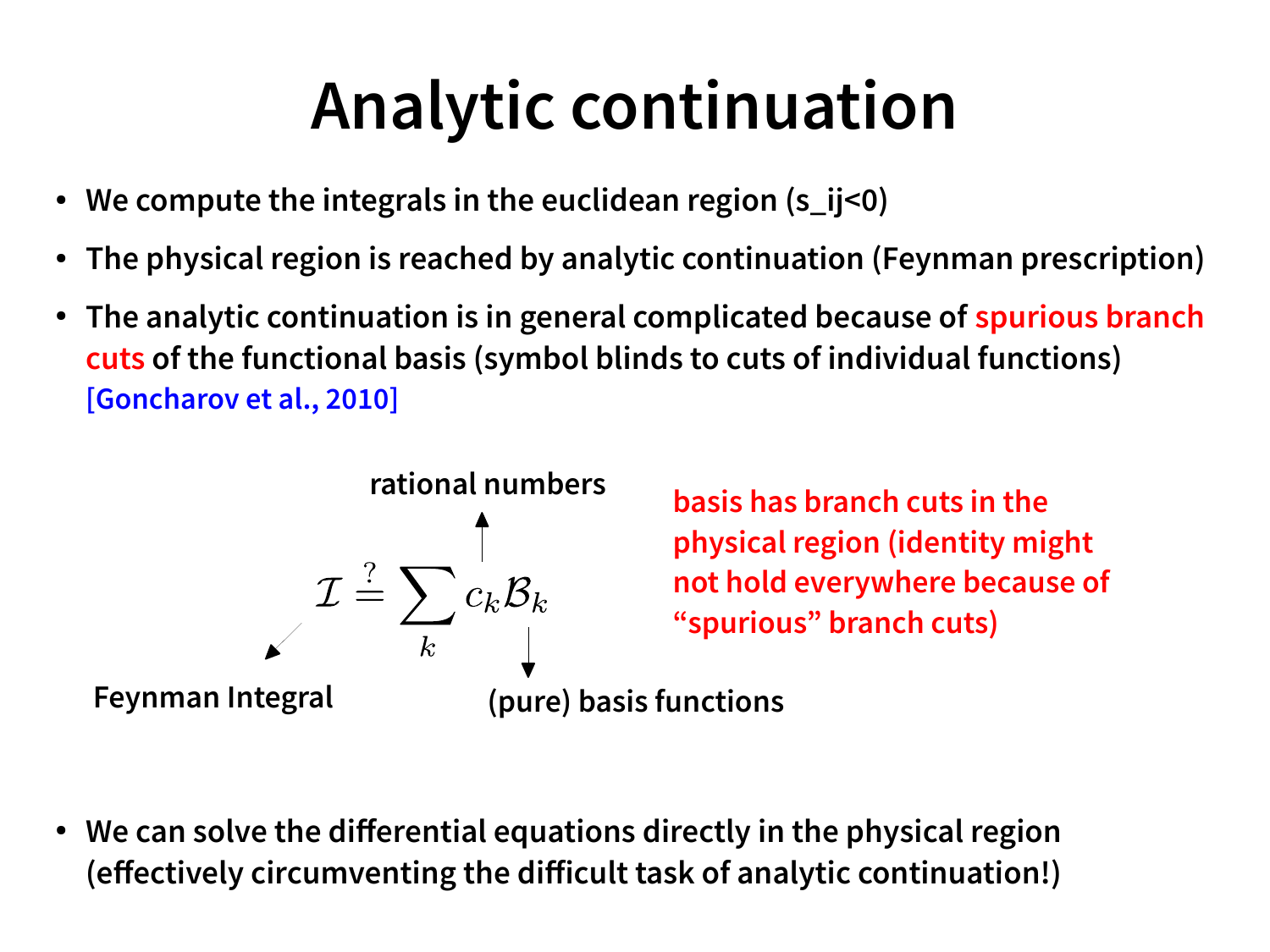# **Solving in the physical region**

- **Physical Boundary conditions**
- **Analytic basis functions**

$$
\mathcal{I}=\sum_k c_k \mathcal{A}_k
$$

**analytic basis in the physical region (no spurious branch cuts)**

● **Identity holds in the entire physical region**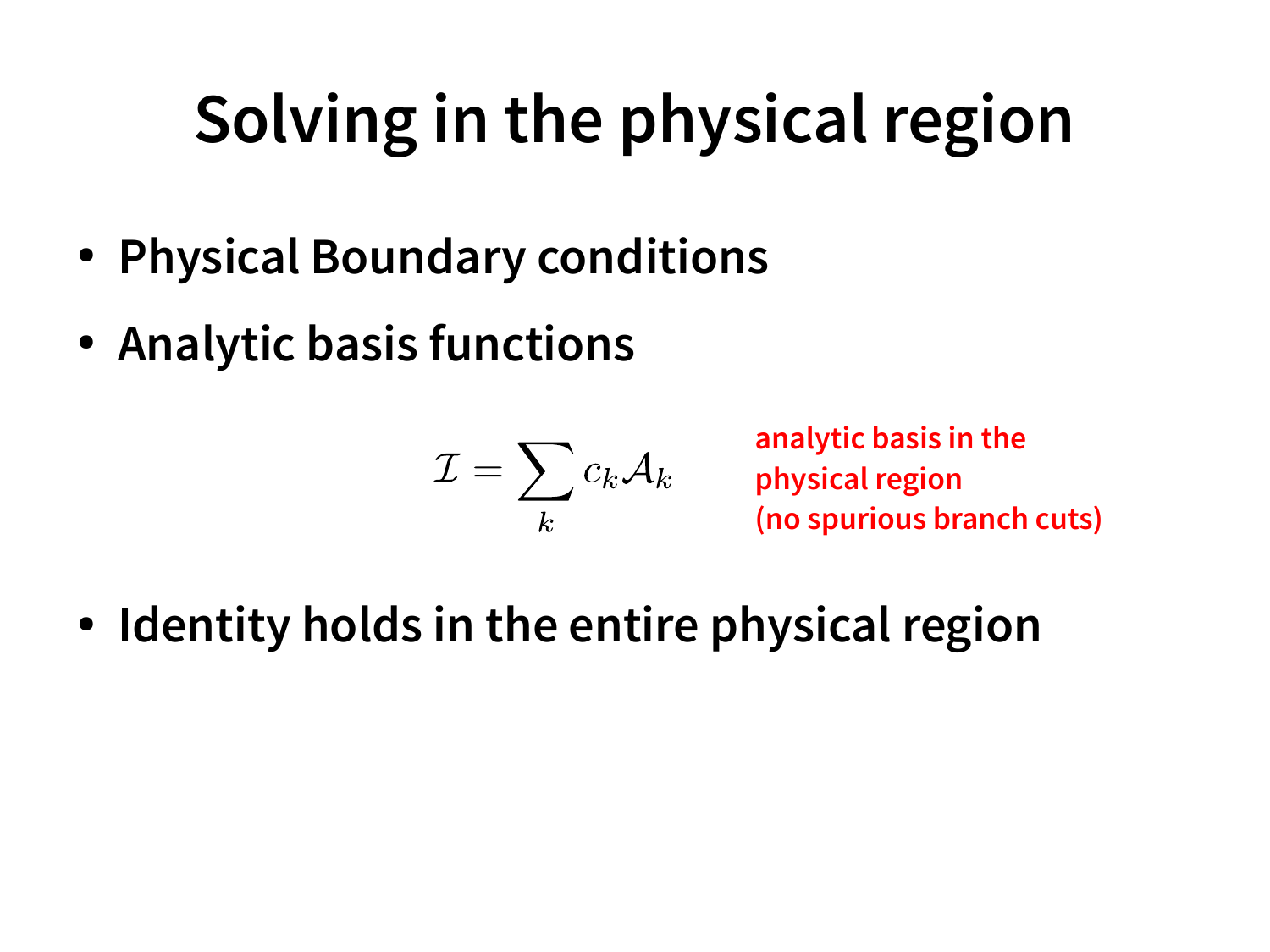### **Boundary conditions**

- It is natural to expand wrt the (large) top mass
- When the external invariants approach 0, the expansion is **exact (boundary point s\_ij=0)**
- **Large mass expansion**

For a given scalar graph depending on a set of momenta q and small masses m, the expansion in the large mass M limit is given by **[V. Smirnov]**

$$
F_{\Gamma}(q,M,m,\epsilon) \stackrel{M\to\infty}{\sim} \sum_{\gamma} F_{\Gamma/\gamma}(q,m,\epsilon) \ T_{q^{\gamma},m^{\gamma}}F_{\gamma}(q,M,m,\epsilon)
$$

● **The boundary point s\_ij=0 is both physical and euclidean !**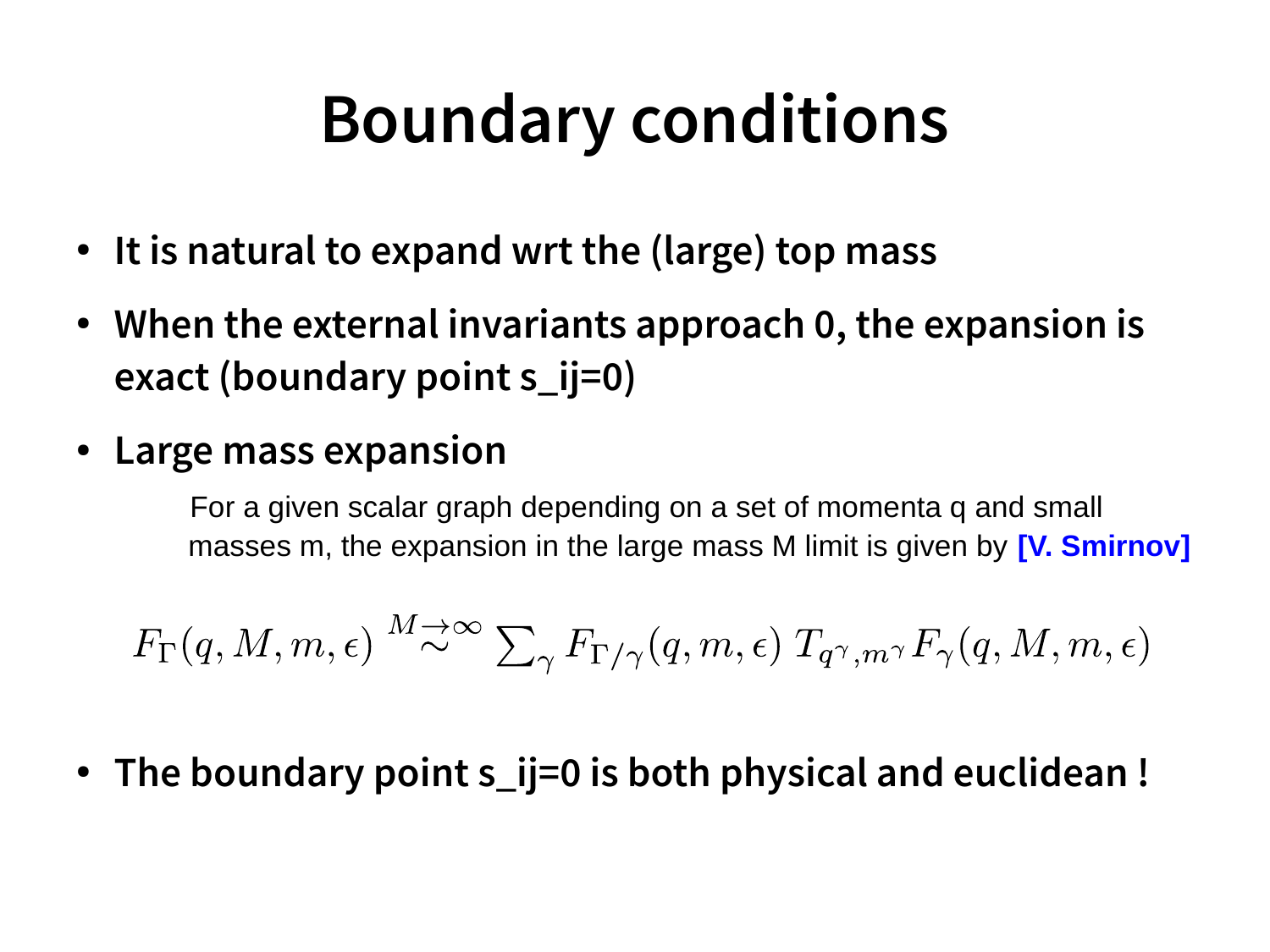## **Analytic functions**

● **Basis (freedom to rotate to a preferred basis)**

$$
\text{Li}_n(x) = -G(0_{n-1}, 1, x), \quad \text{Li}_{2,2}(x, y) = G\left(0, \frac{1}{y}, 0, \frac{1}{xy}, 1\right)
$$

- Choose polylogarithms with no branch cuts in the physical region **(choose proper arguments)**
- **Li\_n(x), x<1**
- Li\_22(x,y),  $y < 1$  and  $x y < 1$
- **Caveat, in principle functions with these requirements may not be a basis [Bonciani, Del Duca, Frellesvig, Henn, FM, Smirnov, 2015]**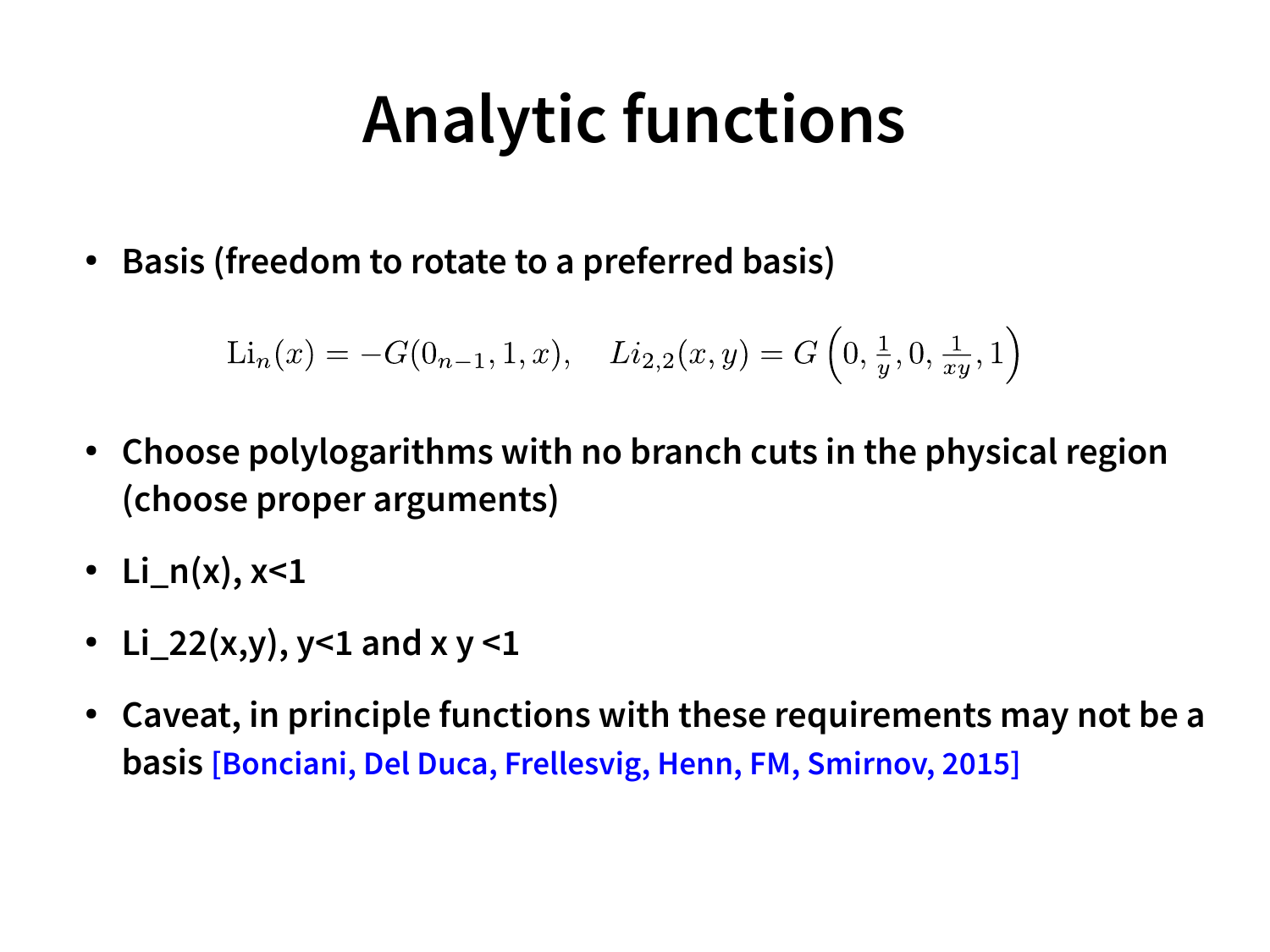### **Analytic functions**

● **Analytic continuation of weight 3 and 4 is elementary**

● **Resulting Chen integrals requires just the continuation of logarithms and algebraic functions**

$$
f_4 = \sum_{k'} \alpha'_k \int d\log(a'_k) \sum_k \beta_k \int d\log(b_k) f_2
$$
  
analytic in the  
entire physical  
region (by  
construction)